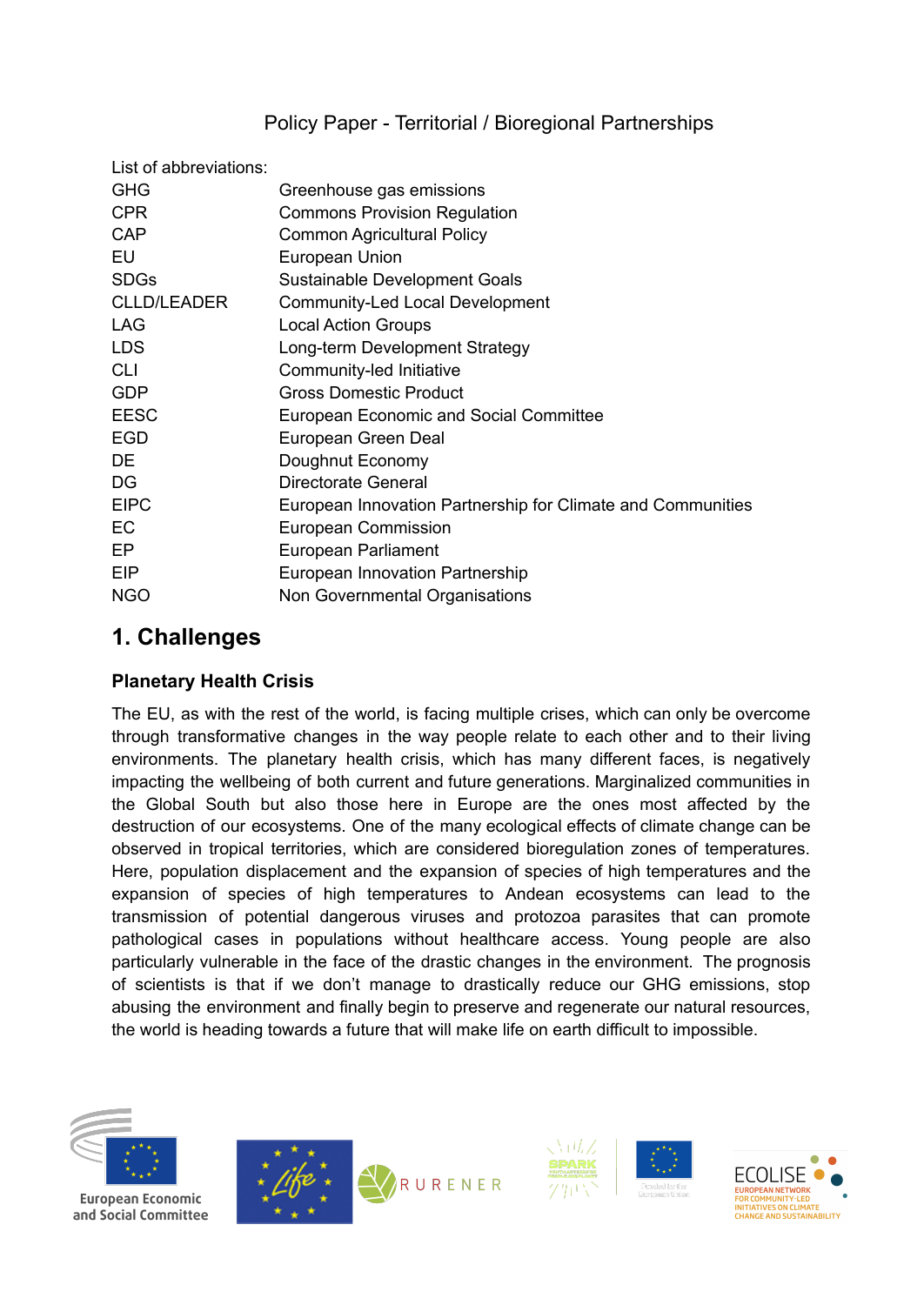#### **Economic and social disparities**

Another interlinked trend is the continuous concentration of people, financial resources, technology, economic activities, land, infrastructures and services. Amongst the most important growth-poles are cities, affluent nation states and affluent regions within nation states, all characterized by the presence of economically powerful, large and competitive corporations. The latter are themselves often hierarchically structured, which leads to further centralization of wealth and power in individuals.

The EU's Territorial Agenda analyzes that the *"increasing economic and social disparities between places and between people along with environmental risks and pressures (...) are driven by economies of scale, imbalanced access to markets and qualified labour, as well as disparities in quality of governance and public services."* (DG Territory, 2020, p.6). Within Europe, these disparities are to a significant extent expressed in the depletion of rural areas, characterized by demographic challenges and a lack of access to a range of goods, including basic infrastructure, public services, employment, a fair income, credit and investment and a healthy environment and diet. Especially within the context of rural development, a relevant example of this trend is the agricultural sector, which has turned into a playing field for large-scale, industrialized agricultural companies, driven by their continuous investment into land and fossil-fuel based technologies, which are dangerously harmful for the planet. The Common Agricultural Policy of the EU (CAP) with its direct payments linked to land ownership has supported and enabled this problematic development.

Outside the EU, the extent of social inequality resulting from centralized wealth in the Global North is even dramatically worse. In face of the countless people who are working under inhumane conditions, ousted from the market, lured into dependent relationships, forced to migrate and starving to death, it is long overdue that the SDGs are finally implemented consistently. Last but not least, it is also in the interest of protecting Europe's democratic values, firstly, because the EU claims to be a central force for the preservation and enforcement of human rights, which are currently abused on the basis of its (missing) regulations and secondly, because the diverse divisions are a threat to European democracy. These divisions are between the urban and rural, big and small, green and farming/industry/jobs, welfare and poverty and others and can bring forward the "left behinds", "forgotten" and marginalised, who can have low trust in society and are more open to anti-society movements and far right extremism.

#### **Concentration of political decision-making power and corruption**

The centralization of power and resources was facilitated by nation states, who assisted in the emergence of an energy- and resource-intensive, industrialized, globalized, growth-based and profit-driven economy, through political narratives on the development aims of the governed societies and their associated political programs. Nation states themselves are entities who centralize political power, and in particular the power to make decisions, which lead to political programmes, laws and regulations, that are then implemented at lower levels.



**European Economic** and Social Committee







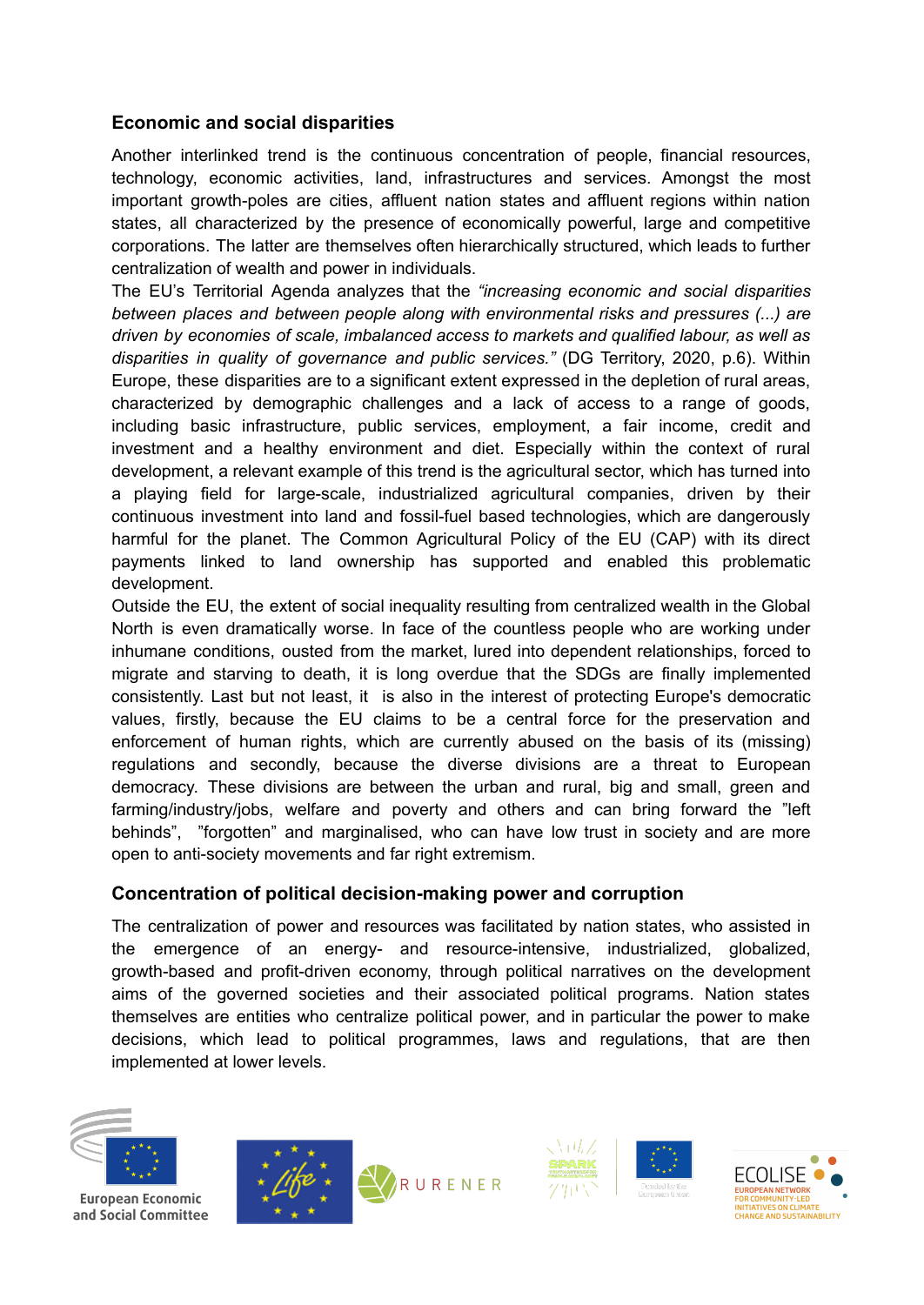The hierarchical structures within the nation state and the economy inevitably cause inequalities and dependencies, which can be abused for the sake of the domination of people, both internally and externally. The history of colonization and imperialism has shown how nation states have exercised power over the populations in other parts of the world, as they emerged "*in conjunction with the first wave of globalisation and the height of European colonialism in the mid nineteenth century"* (Galvan-Alvarez, 2020, p. 1)

The dependencies that result from centralization and globalisation, lead to unequally distributed vulnerability, for example with regards to the dangers of disruptions in the supply-chain, which may arise, for example, from a pandemic (DG Territory, 2020, p.10), an oil crisis or planned attacks.

Another problem with regard to the centralization of political power, lies within its susceptibility to being influenced by economic interests. Since political decision-makers make decisions on the wealth of affluent economic stakeholders, it stands to reason that if the latter want to protect or increase their wealth, they will try to do so through gaining political influence. It is a widely known problem that lobbyism and corruption are part of the political agenda, and that decisions are often not made in the interest of the whole population and on the basis of scientific facts. Even without accusing politicians of bad faith and self-serving actions, it is arguable that politicians and governments are often acting in the interest of protecting the prosperity of their own nations. This however, if it comes at the cost of the well-being of other populations, is also unethical. That this is clearly the case, is also demonstrated by the fact that the impacts of the climate crisis hit those countries and populations the hardest which have contributed to it the least.

# **2. Solutions**

### **Multi-level governance and decentralization of political power**

In order to counteract the political mismanagement resulting from the described political-economic systems, a decentralization of power is a necessary venture.

Fortunately, this is in line with the European Commission's priorities for the budget of 2021-2027, with one of the 5 policy goals being to bring *"Europe closer to citizens by fostering the sustainable and integrated development of all types of territories and local initiatives"*. (European Commission n.d.) The Territorial Agenda 2030 lays out specifically how this can be achieved through a place-based approach to policy making, with vertical coordination taking place amongst the local communities and their citizens, civil society, businesses and research institutions and horizontal coordination amongst the different levels of government.<sup>1</sup> This political direction can also be reconciled with scientific findings of various researchers. The economist and Nobel prize winner Elinor Ostrom argues that global solutions to reduce Greenhouse gas emissions negotiated at a global level, if not backed up by a variety of efforts at national, regional, and local levels, are not guaranteed to work well (Ostrom, 2010, p. 550). Ostrom therefore pledges for polycentric systems of governance also known as multi-level-governance - characterized by multiple governing authorities at differing scales, with each unit exercising considerable independence to make norms and

<sup>1</sup> Link to the CfF Policy Paper on Working with Nature









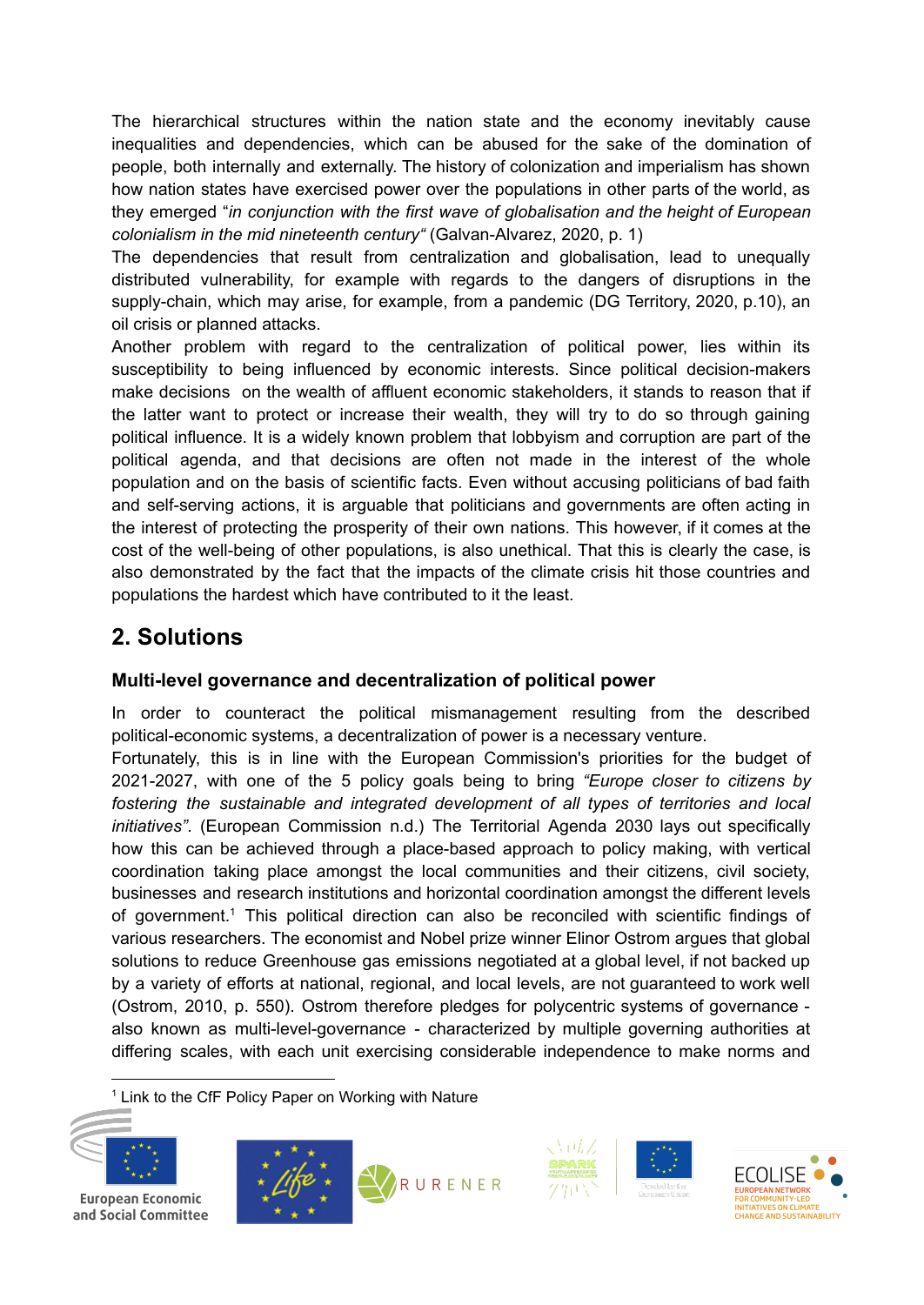rules (Ostrom, 2010, p. 552). Martin Jänicke outlines the role and potential of the different levels within the multi-level system for global climate governance, in particular recognising that the lowest level of the system for multi-level governance; the level of rural communities has become increasingly relevant (Jänicke, 2017, p. 112). Jänicke makes a series of policy recommendations, including capacity building at all levels, supporting lower levels of government, horizontal approaches, networking and partnerships, multi-actor monitoring and evaluation practices. Groulx et al, in analysing how citizens' place attachments and place identity are linked to their perceptions of local climate change, suggest that climate change messaging must be made socially salient and must capture the community's unique social values (Groulx et al., 2014, p. 145). Schweizer *et al* support the above view on climate change messaging with an assertion, based on their research findings, that messages about climate change complexity and impacts resonate when they are nested in the cultural values and beliefs of the audience and are integrated with the experiential meaningfulness of place (Schweizer et al., 2013, p. 43).

### **Multi-level Governance within the EU legislative framework**

Within the EU funding framework of the CPR regulation, multi-level-governance is already a reality. Member States are required to form Partnerships in a transparent and inclusive manner with national stakeholders, including public authorities at the local and regional levels, economic partners, civil society organisations, and research organisations and universities. Their Partnership Agreements, which lay out different operational programmes, are to be formulated in line with the CPR regulation, the SDGs and the Paris Agreements.

Within this framework, Local Development Strategies - developed under the CLLD/LEADER approach are produced by Local Action Groups (LAGs), which are constituted at the sub-regional level by local stakeholders, who represent local public and private socio-economic interests. Importantly, the regulation requires that the groups are inclusive and non-discriminatory while engaging the diversity of local stakeholders, who are identified through a mapping and analysis process. (European Parliament; European Council, 2021) The area and population that they cover are not defined along administrative boundaries, but are decided upon by the LAG, taking into account physical and geographical factors, as well as an area's cultural identity, common social issues and concentrations of economic activities (European Commission, 2018, p.24) Jointly, these actors develop *"integrated and multi-sectoral area-based local development strategies, designed taking into consideration local needs and potential"* (Directorate-General for Regional and Urban Policy, 2014, p.2) Autonomy within communities creates ownership and a spirit of doing and can be beneficial for the overall result. Coherence with the EU's priorities is ensured as the LAGs operate within the framework of the partnership agreements and their LDS are to be selected and approved by the managing authorities.

## **Benefits and impact of the bottom-up action of community-led initiatives**

Community-led local development has been practiced for decades by the movement of community-led initiatives, represented by ECOLISE at the European level. It can have diverse benefits in the social, ecological and economic dimensions of sustainability, as



**European Economic** and Social Committee







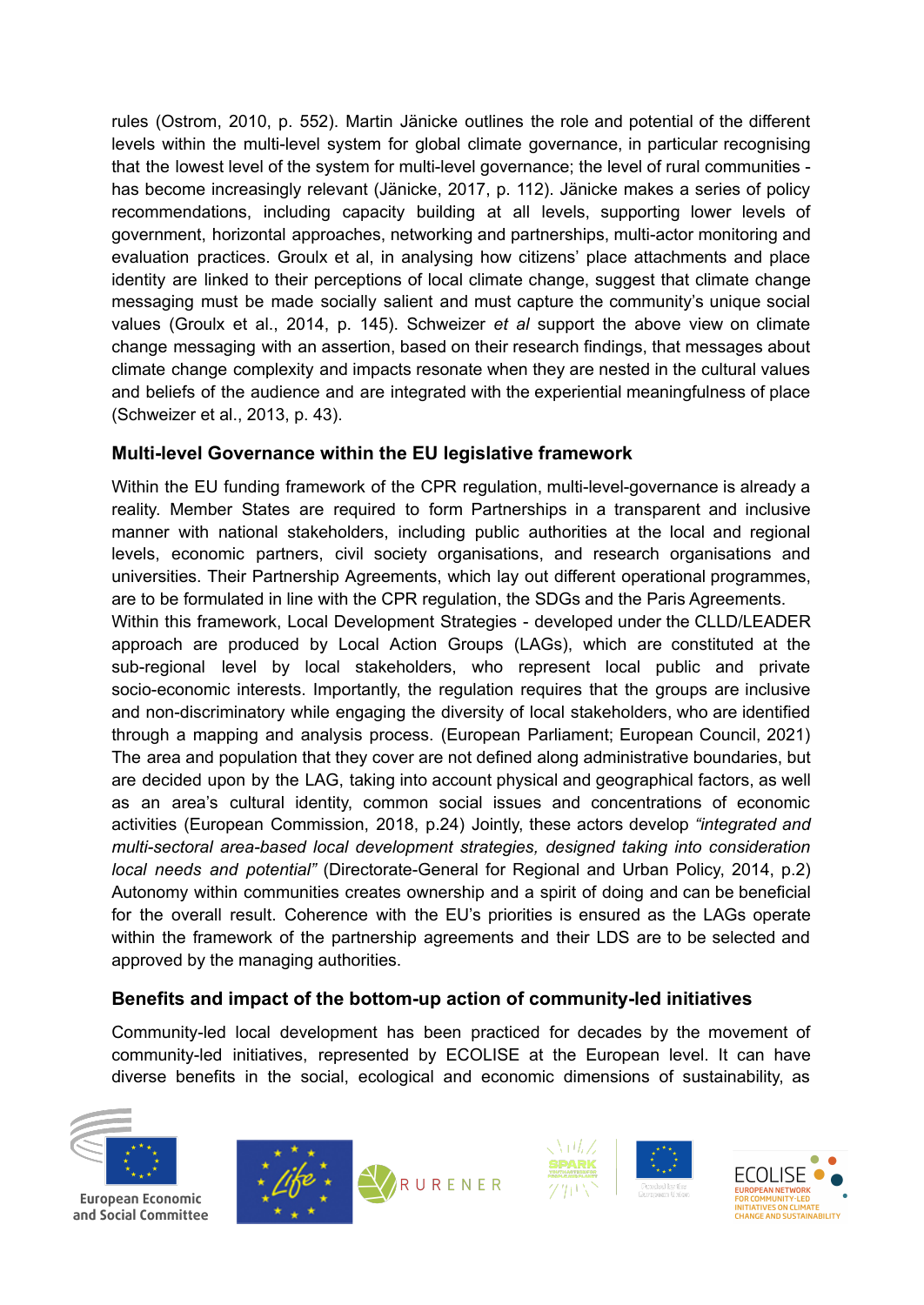shown in ECOLISE's report giving an overview of the movement of CLIs, based on existing research. (Penha-Lopes et al., 2019)

It demonstrates that CLIs bring about social benefits, "*including increased social capital, civic participation through volunteering, and, not uncommonly, inclusion. Economic benefits include creation of direct and indirect employment, along with a range of more general benefits, tangible and intangible, to local economies. Politically, they employ various sophisticated methods of inclusive governance that could potentially form the basis of wider direct and participatory democracy"* (Penha-Lopes et al. 2019 b) p. 5)

With regards to CLIs ecological impact, it's important to note that "*ecological footprints of ecovillages and other intentional communities tend to be a fraction of national averages as a result of infrastructural and behavioural measures. Carbon footprints of CLIs and individual participants and beneficiaries also tend to be measurably lower than national averages. This is particularly due to promoting renewable energy and low energy lifestyles, enabling the use of low-carbon transportation, and encouraging more plant-based diets."* (Penha-Lopes et al. 2019 b), p.5) Thus, CLIs can make a significant contribution to the society's overall reductions in environmental impacts by embodying and promoting voluntary, locally-led solutions, while encouraging wider changes and demonstrating that a bottom-up and community-based transition towards sustainability is possible (Celata et al., 2019, p. 909).

To conclude, CLIs are important actors for sustainable development and with their work directly contributing to most of the SDGs, amongst other things by decoupling wellbeing from material prosperity. (Penha-Lopes et al. 2019, b) p.5)

It may be useful to view community-led climate activities as *grassroots innovation niches* whereby, ''grassroots innovations' are networks of activists and organisations generating novel bottom–up solutions for sustainable development; solutions that respond to the local situation and the interests and values of the communities involved' (Seyfang and Smith, 2007, p. 585). Niches, by contrast, are radical, and succession to radical change tends to begin within a network of pioneering organisations, technologies and users that form a niche practice on the margins (Seyfang and Smith, 2007, p. 588). The niche framework provides a potentially fruitful bridge between analyses of grassroots initiatives as civil society activities and a role for them in sustainable innovation policy (Seyfang and Smith, 2007, p. 590). Viewing community-led activity as innovation niches improves our understanding of the potential and needs of grassroots initiatives while offering insights into the challenges they face and their possible solutions (Seyfang and Smith, 2007, p. 585).

Inspiration for community-led climate action may be drawn from the community-led initiatives organized within the various member organizations of ECOLISE, the communities participating in the Communities for Future programme and beyond. The European Commission also recognizes the importance of the movement of environmentally friendly community-led approaches, e.g. in the field of urban CLLD, where they *"have demonstrated how community management can bring forward and implement solutions for housing, sustainable food and energy production and distribution, as illustrated by the Transition Town movement",* (European Commision, 2018, p. 51) which is represented in the membership of ECOLISE.



**European Economic** and Social Committee







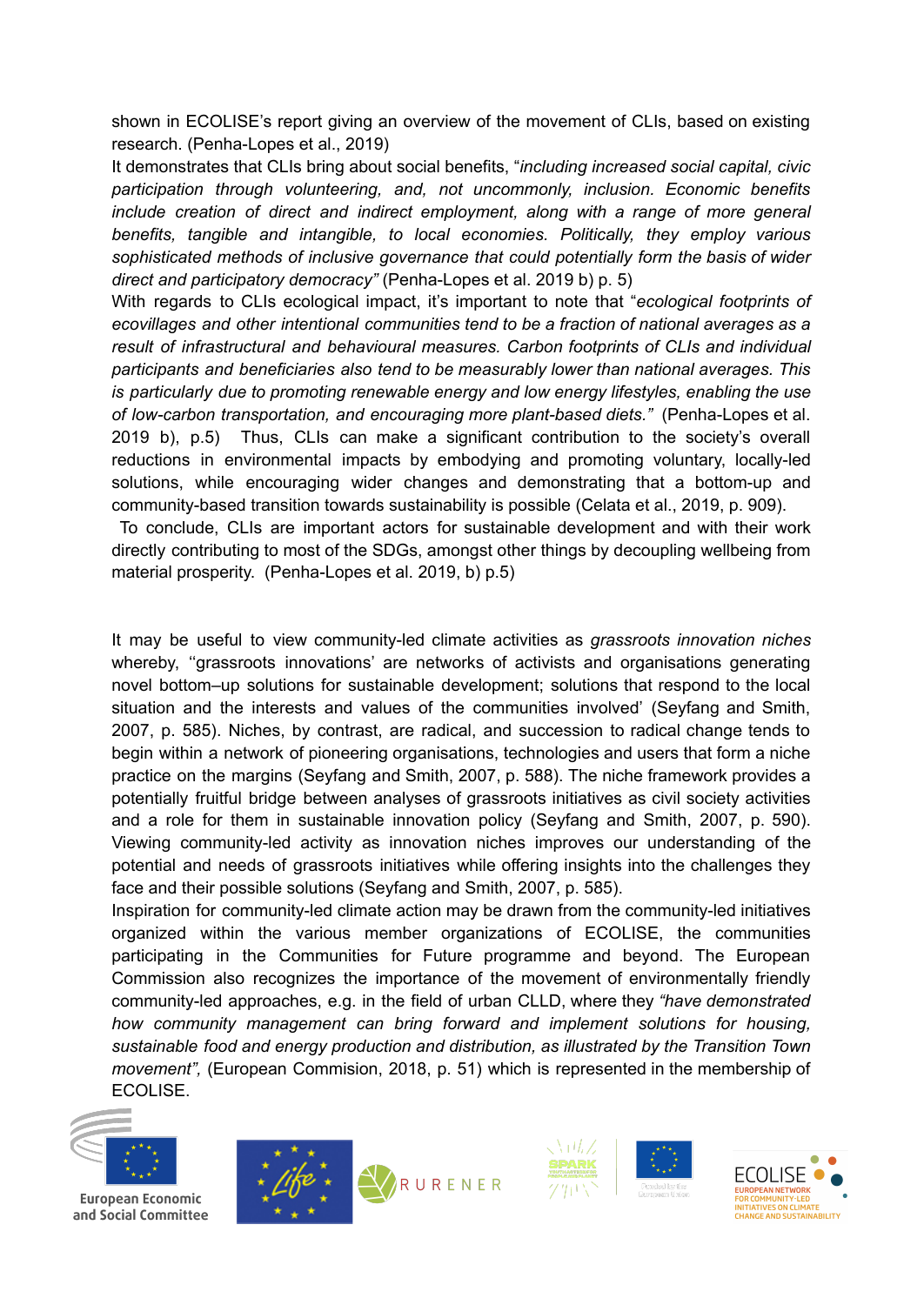The model put forward by the People's Transition can be taken as another source of inspiration. It views climate action as an enabler of local development, gives people and communities ownership of the transition to zero carbon societies and enhances public support for a Just Transition by tackling inequality and by raising standards of living through the delivery of climate solutions (TASC and FEPS, 2020, p. 4). The People's Transition prioritises the inclusion of people and communities in the design, planning and implementation of the transition to zero carbon societies, viewing this as not simply the fairest but also the fastest approach (TASC and FEPS, 2020, p. 4).

### **Territorial / Bioregional Partnerships**

However, while some environmental action can be taken at the scale of a local community, the solutions often still depend on and are intertwined with the global market, whose social and environmental problems were outlined at the beginning of this paper.

Therefore, it is crucial to implement the principles and practices of community-led initiatives at the regional level, which is precisely why the CLLD approach is so appropriate for implementing our vision. By facilitating exchange of ideas, knowledge and innovations territorial partnerships offer a framework for the scaling out of innovative community-led action as it may create a positive circle with impact on bigger territorial areas leading to a more systemic change. Moreover, the partnerships at territorial partnerships allow for the scaling up of solutions, by engaging and enabling the population of the defined area to create localized, circular economies.

Bioregional Partnerships are a specific form of territorial partnerships that are explicitly geared to embody the principles described in this paper. The purpose of these partnerships is to re-align with nature's principles of creating conditions conducive to life, and thus re-inhabiting the Earth by means of re-localizing decision-making processes and the economy. (Wahl, 2020, b) In order to achieve the goal of harmonious integration into ecosystems, the territory is defined on the basis of geographic and biophysical features and is therefore called bioregion. While acting local is central to bioregionalism, thinking global is also an indispensable part of it. The vision of bioregional regeneration is one that stands firmly for solidarity with the human population and for cooperation at larger scales. In recognition of the suffering caused through colonization and other forms of oppression, bioregionalism is a call for healing all relationships, both between humans and nature and humans and humans. This aim is pursued by the regeneration of the ecosystems, $2$  the empowerment of regions across the globe to be in charge of the development of their regions, the acknowledgement and utilization of the wisdom of indigenous cultures and the offering of support for the oppressed. (Wahl, 2020, a)

### **Place-based, circular and well-being economy**

As already indicated, an important component of the partnerships is the localization of the economy. In line with the EU Commission's priorities and programmes for 2021-2027, we promote a greener, low-carbon transitioning towards a net zero carbon economy that increases resilience and self-sufficiency through the means of establishing place-based

 $2$  As explained in the CfF policy paper on Working with Nature



European Economic and Social Committee







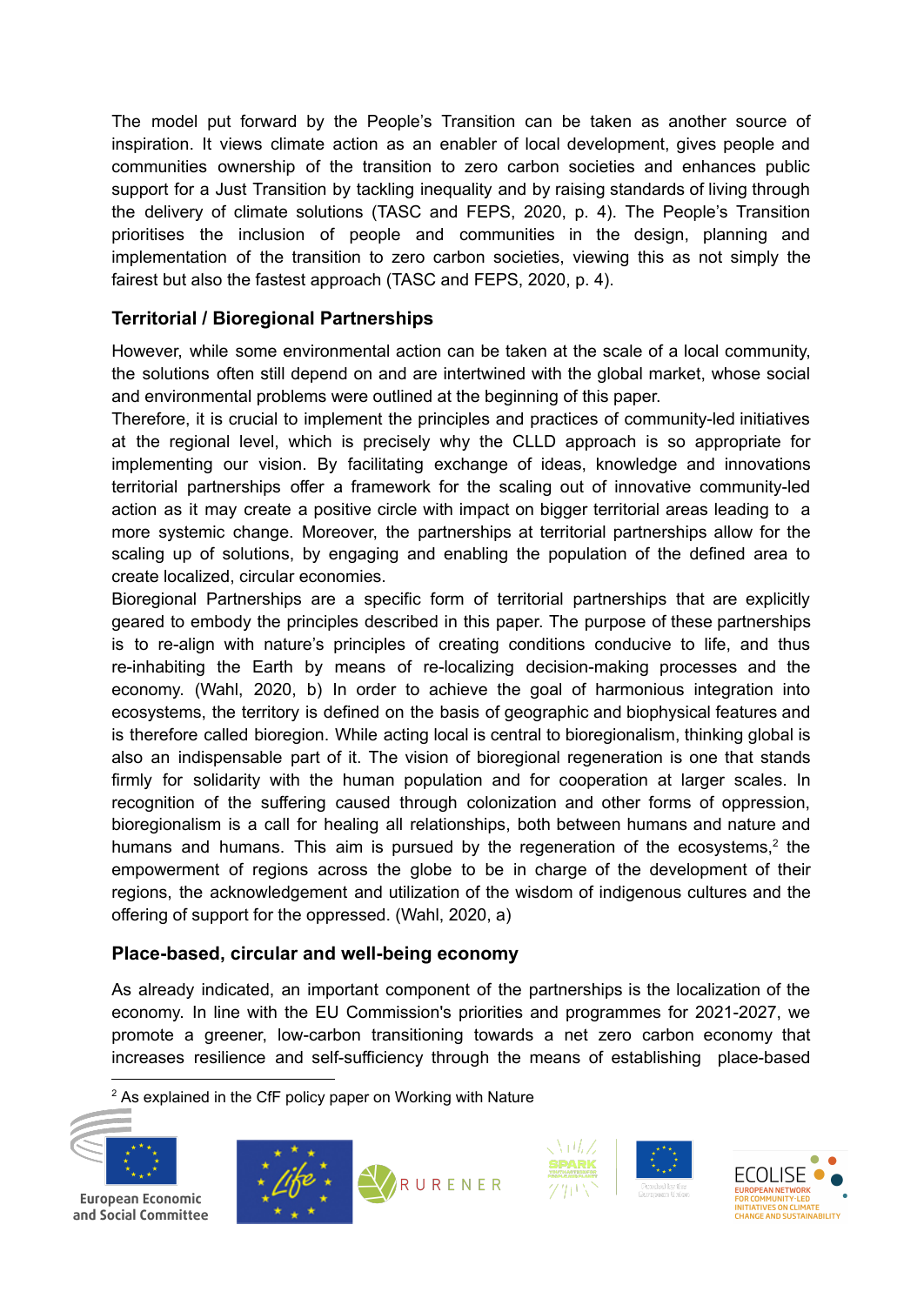circular economies. The movement of CLIs has been at the forefront of demonstrating practices of circular economy, which *"aims to close material and energy loops through long-lasting design, maintenance, repair, reuse, remanufacturing, refurbishing and recycling." (DG Territory 2020, p.12)* A practical example of the combined localization of decision-making and the economy, also geared at creating well-being for all, are food policy councils. These are bottom-up associations of local stakeholders, from different sectors, who work together to plan and implement local, environmentally sustainable food production, distribution and consumption.

Theoretical models provide frameworks for the realization of the re-localization of the economy. The model of the Doughnut Economy, as created by Kate Raworth, advocates for a move away from a fixation on GDP as the first measure of economic progress (Raworth, 2017, p. 219). Instead, Raworth offers a more ambitious and global economic goal: meeting the needs of all within the means of the planet by setting a challenge to create local to global economies that ensure that no one falls short on life's essentials – from food and housing to healthcare and political voice – while safeguarding Earth's life-giving systems, from a stable climate and fertile soils to healthy oceans and a protective ozone layer (Raworth, 2017, p. 219). Another viable model is the economy for the common, which advocates for the establishment of market rules that incentivize and support economic activities that serve socio-ecological regeneration and hinder those that lead to the exploitation of people and nature. Being In line with these models, we support the call of the EESC for a well-being economy, which is essentially characterized by measuring economic progress beyond traditional indicators of GDP.

# **3. Call-to-Action**

Now that it's clear what the elements of our vision for territorial/bioregional partnerships are, it is time for its implementation and your support is needed. Whether you are a political decision-maker at the EU, national, regional or local level; an entrepreneur; employee; unemployed; researcher or farmer, we call on you to engage with our vision for territorial/bioregional partnerships. In this sense, the following issues regarding the development of territorial / bioregional partnerships should be addressed:

**1. Research and learning:** A supportive network for effective community-led climate and environmental action facilitates and encourages the search for and adoption of place-based solutions to be implemented at the local and regional scale, while recognizing that there is no 'one-size-fits-all' model for climate action at the local level and that design solutions which may work in one jurisdiction may not be effective in another. Requirements for developing climate change solutions at the community level include generating an engaging, accessible process, appropriate, effective responses that are personally relevant and motivating and understandable and salient information for local public and decision-makers (Sheppard et al., 2011, pp. 401–402). Horizon projects should be more available to local actions and paid involvement. Living labs<sup>3</sup> and action-research should be given a bigger space in the implementation of the Horizon programs. Pilot projects at the local and regional level aimed

<sup>3</sup> Link with the CfF Policy Paper on Working with Nature









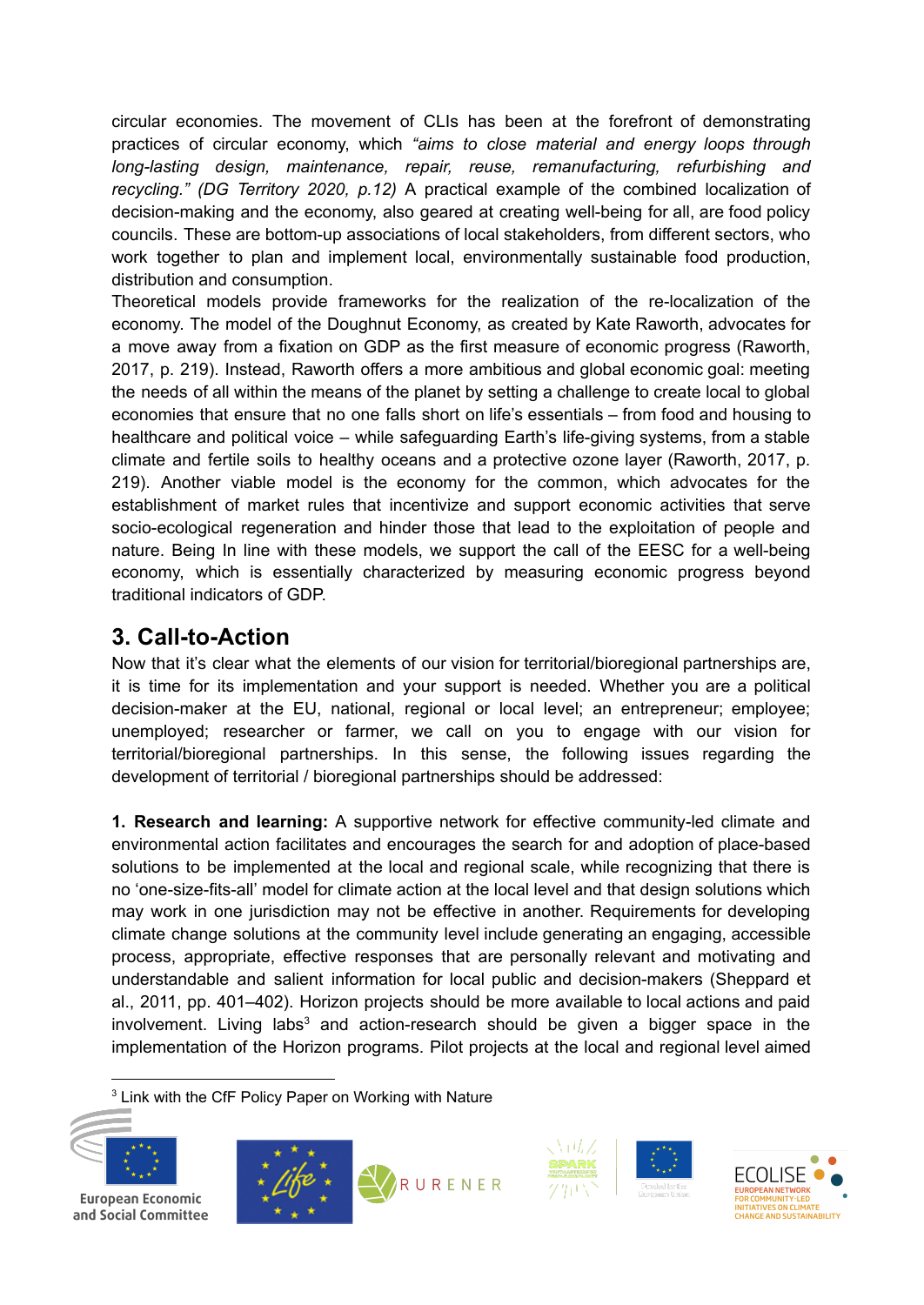at learning how to design integrated funding mechanisms, how to engage citizens in planning and how to build localized, circular, well-being economies should be implemented.

**2. Knowledge and innovation transfer:** The identified and developed best practices need to be shared and replicated to inspire joint actions across Europe, as suggested in the Territorial Agenda. Regional, national and international community forums, such as the Communities for Future platform facilitate the sharing of experience and knowledge. To achieve this, the barriers within the funding schemes that prevent the replication of innovations, with an existing pressure to be innovative every year, must also be removed. In order to act on the need identified by the Commission, which states that the *"next round of local development strategies must keep pace with the main changes in citizens needs and, where possible, find ways of supporting many of the creative grass roots responses that have already emerged"* (European Commission, 2018, p.20) CLIs and their associations need to be actively engaged into existing LAGs and supported to set up their own ones. The purpose of this would be to enable grassroots innovations to contribute to the development of regenerative territorial/bioregional partnerships with their values, knowledge and experience. Economic matrix change programs that try to apply biotechnology and biomedicine knowledge to be an integral concept for marginalised communities need to be supported, as well as academic institutions with research experience that can apply ethnobiological knowledge to biotechnology and pharmacological advances in antiviral, cardiovascular treatments and neuropathologies degeneratives. The scientific potential in regions with hotspots of biodiversity is an evident fact that needs to be acknowledged and acted upon.

**3. Involving local actors:** A stronger trust and will to involve and include local actors and citizens in the common actions and give responsibilities based on contractual or partnership models, laid out in the regulatory framework, is required. There is a need for a change in attitudes and values to ensure a paradigm change. For successful implementation of the partnerships, there should be a willingness on the part of local authorities to engage in dialogue to better understand the intricacies of local climate action and how to work in partnership *with* communities while balancing science and rationale and communicate the possibilities and benefits of involvement in local development to community groups. Local actors should also be considered as partners with similar rights to be heard and paid for the actions done, even though voluntary work (valued most certainly to billions at EU-level) is a big part of rural or urban community work. Action should be led by needs, not funding requirements. The CPR regulation, which offers support for capacity building and preparatory actions supporting the design and future implementation of the strategy, needs to be utilized for this purpose.

**4. Horizontal and integrated thinking:** Policies and programming for the most part do not have horizontal thinking behind them. Funding schemes are a reflection of sectoral planning limiting innovative multi-actor horizontal territorial approaches, including the financing of integrated community-led action. LEADER is by nature horizontal and partnership-based, but it is not always implemented in such a way. There are good cases of functioning territories within the territories funded by LEADER, but they have limitations, as not all of Europe is



**European Economic** and Social Committee







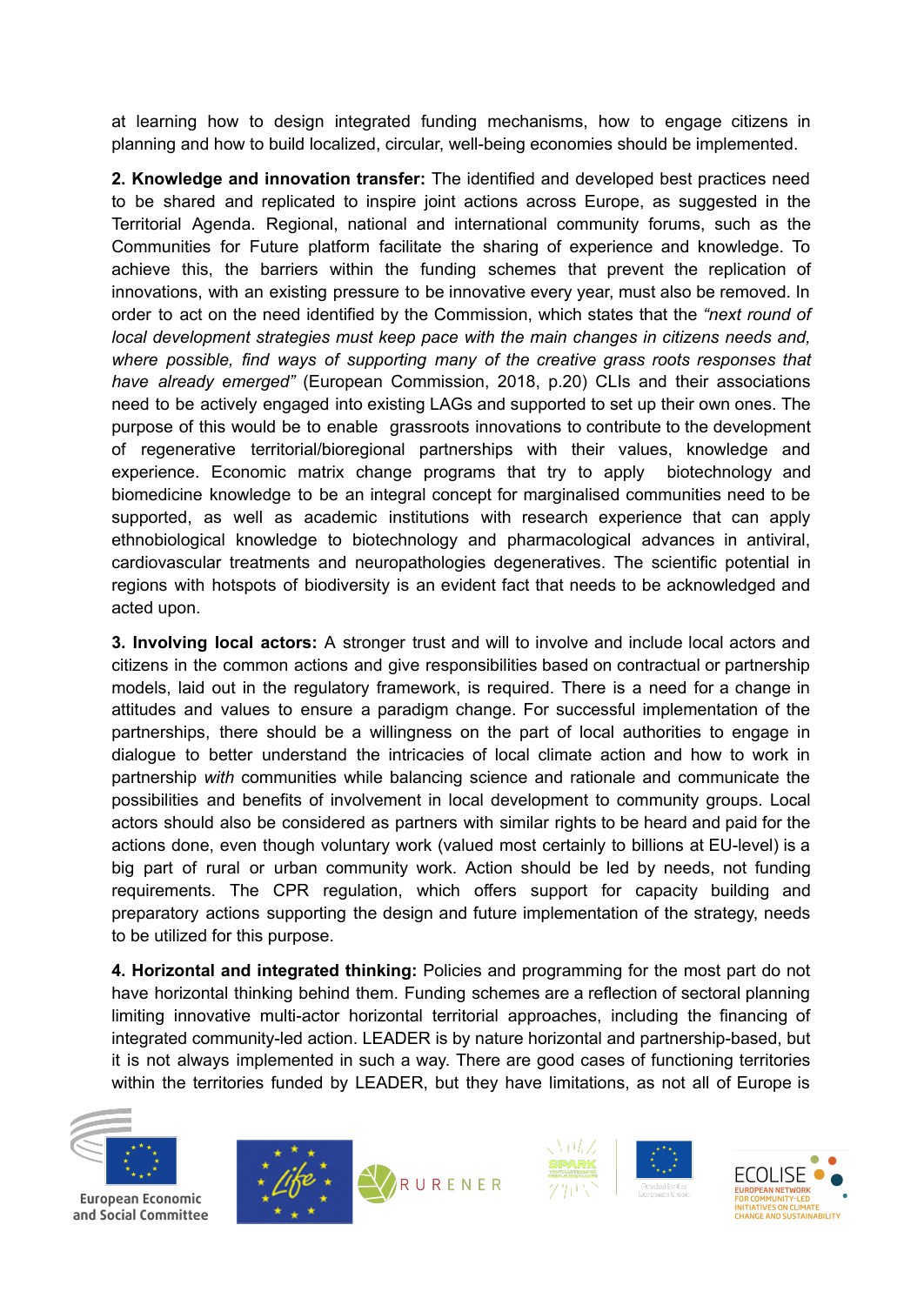covered, the territorial strategies are very different from one country to another and the CLLD or multi-fund-approach is for the moment at a weak level due to sectoral thinking. On the other hand, good cases of implementing the LEADER method outside the funding structure have led to good results. Horizon is very sectoral and researcher-based, even though local participation is growing and living-labs are often part of research projects. The regional funds are often quite urban-directed. This barrier needs to be addressed by the consequent implementation of a multi-funded CLLD approach within existing legislative frameworks and for this purpose newly created ones, which embrace integrated development.

**5. Green thinking:** Green thinking has not been strongly present in rural and agricultural policies and development strategies. Now with the Green deal and the new environmental requirements there is an opportunity to work for green economy solutions in territorial/bioregional partnerships. The institutional path forward should be using existing structures like LAG´s, existing green value partnerships and creating new ones by activating/motivating actors towards holistic thinking. It should be required that LAGs include climate and environment actions in their territorial strategies and all LAGs should ensure their local strategies are in full compliance with the intentions of the EGD and EU Climate obligations. Moreover, it needs to be ensured that the National Strategic Plans of all the Member States contribute to the Green Deal and in particular to the farm-to-fork strategy. Climate and environment award criteria are a necessary means to direct actions towards being environmentally sound. Policies that sanction environmental destruction are also necessary.

**6. Inclusiveness and social equity:** Social disparities arise from funding schemes and development efforts, which constantly benefit the usual suspects and therefore centralize resources. The demands of a lot of unpaid voluntary work, e.g. in Horizon Projects, which generate value for the society, but are not financially rewarding for the individuals are unfair and are part of the reproduction and growth of inequality. Those are also related to the fact that within the current political-economic system the value for the common good is not sufficiently appreciated in the current economic system and the damage to it is not adequately sanctioned. This needs to be addressed through policy frameworks that enable the creation of a well-being economy and programme funding that redistributes wealth to those which have been disadvantaged so far.

**7. Democracy and evidence-based policy making:** Lobby groups influence the work to divert funds in their direction. Interests and egotism, instead of a sound evidence-base often govern policies, and create geographical and social divides and inequalities. As a consequence, the existing diversity of territories and contexts is not reflected today in programmes and policy papers. This issue needs to be addressed through localizing decision-making processes whilst ensuring evidence-based policy making.

**8. Transparency:** One of the biggest problems of the political system is a lack of transparency. Politicians do not want to share information on the structure of their policies. Numerous cases of the parliament asking for information without receiving it result in a lack



**European Economic** and Social Committee







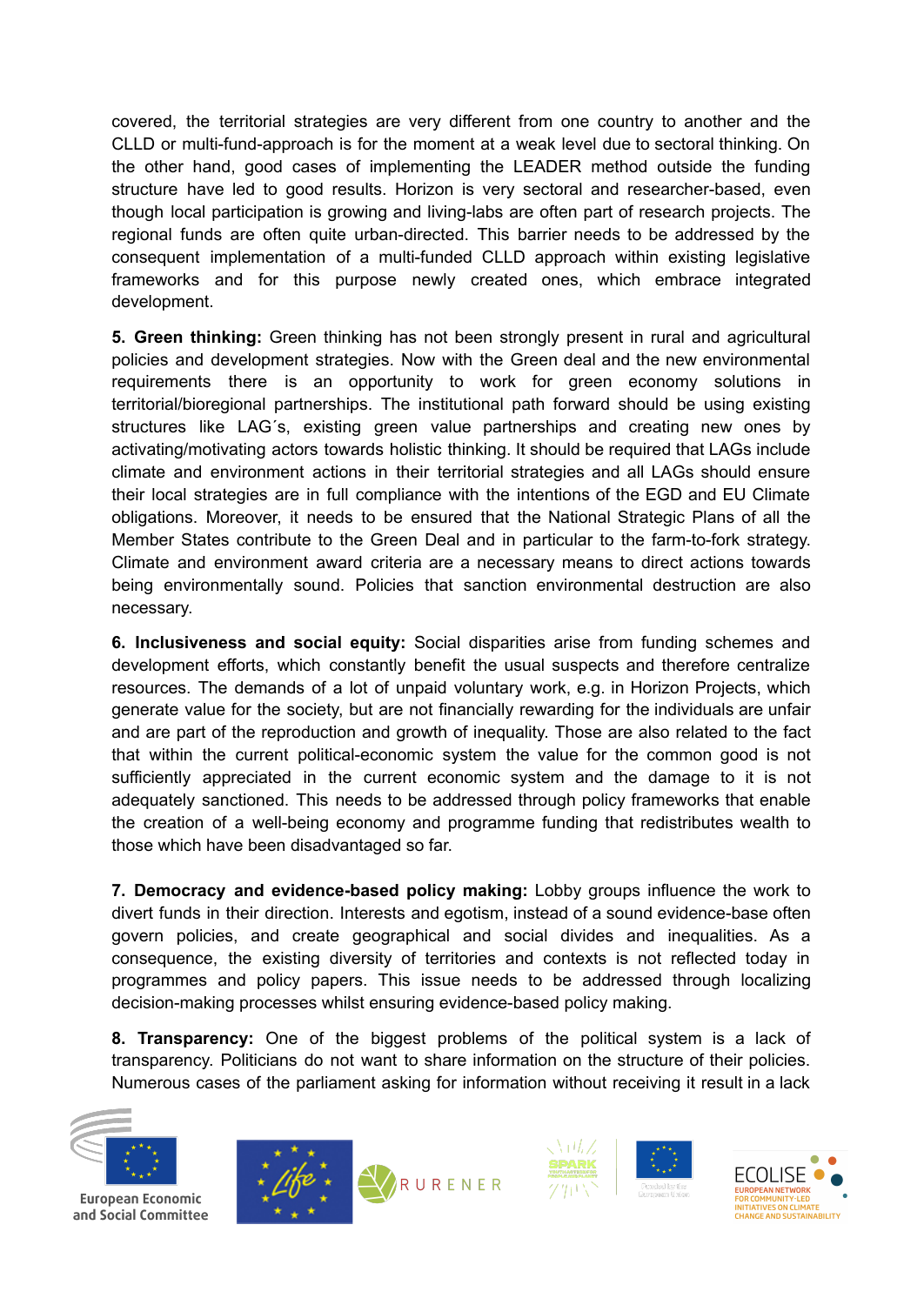of trust of citizens in politicians. We therefore demand more transparency within the political system of the EU. This should also include the member States' handling of EU funding and strategy implementation where opaqueness also exists.

**9. Awareness and communication:** There is still a lack of awareness with regards to the severity of the environmental and social crisis amongst citizens and politicians. Moreover, at the EU level different DG´s are not sufficiently aware of each other's activities even in cases where there are clear interlinkages. An example is the lack of awareness within the EU Commission for the Smart Villages project. Effective communication needs to take place across sectoral boundaries to raise awareness about problems and existing solutions and approaches in order to facilitate the necessary transformation.

**10. New programmes:** A flexible programme/ sub programme with a funding mechanism (EU/other) in the form of a territory fund or similar and ease for local actors should be created or baked into existing financial tools. It should facilitate and respect a social and green transition and lead towards a well-being economy. The programme and fund would create and manage a democratic know-how and learning platform. The implementation structure would provide support services like guidance and development proposals.

**11. New partnerships:** Under other policy and financing programmes (e.g. Green deal, LIFE, Horizon Eco-innovation plan) partnerships similar to the EIP-European Innovation Partnership could be piloted and developed. The EC and the EP supported by the Council could plan a European Innovation partnership for climate and communities (EPIC) with interested stakeholders. Pilot projects within consortia could be experimented with using the CLLD and EIP methods and processes, and thus including local actors´ participation, and supporting innovations from NGOs, Locals, Climate Specialist, universities and public sector through cross-sector thinking and funding. The EPIC system could be financed from different programmes in the CLLD spirit. Each programme would earmark EPIC Partnership funding. This could be done in a specific section dedicated to innovative partnerships. EPIC partnerships could be awarded based on a multiannual plan and funds awarded on result-based criteria. Climate and environmentally favorable criteria would give additional selection points. These EPIC pilots and later included in programmed and funded strategies could be initiated within the Green Deal funding schemes. The successful model of European Innovation partnerships could also be transferred to cover a holistic approach in rural development, including urban linkages.

**12. Advocacy on behalf of communities and territorial / bioregional partnerships:**

Political ambassadors should promote the pilot projects of regenerative territorial/bioregional partnerships in order to increase their visibility and impact to inspire joint action across Europe. Advocating on behalf of communities may include informing about activities and results, creating partnerships at the right levels and networking with officials and decision makers. It may also include statements, policy and programme proposals connected with research for a stronger evidence-based advocacy. It is possible for one group to join forces with already existing networks advocating for communities at EU level and with the possibility to instigate a citizens' initiative on local development.



**European Economic** and Social Committee







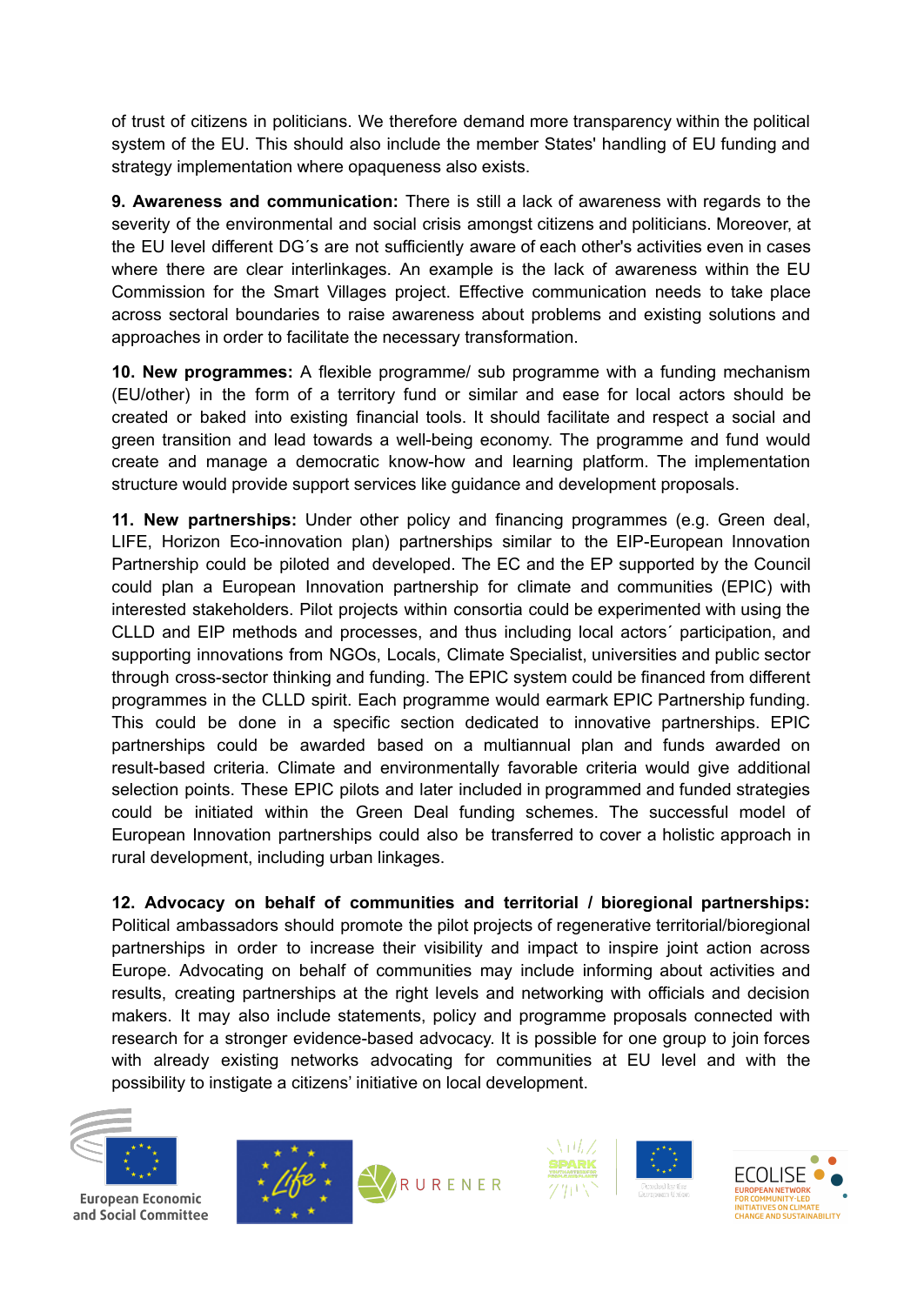# **1. References**

Arnsperger, C., 2017. Communities of reinhabitation : bioregionalism, biogeography, and the contemporary North American reflection on sustainability, In: Swiss Association of University Teachers of English (Ed.), American Communities : between the popular and the Volume 35, p. 147









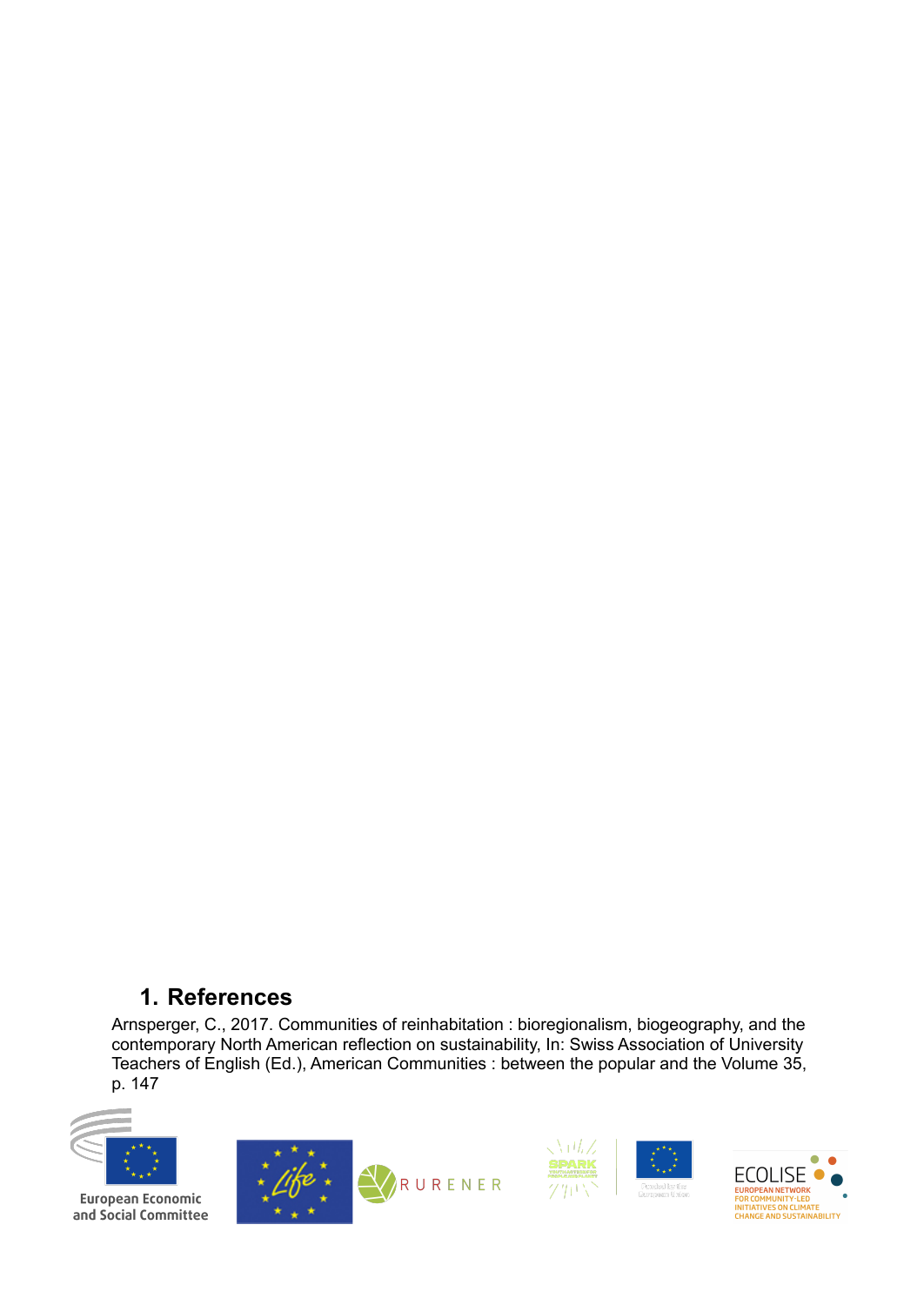Celata, F., Dinnie, L., Holsten, A., 2019. Sustainability transitions to low-carbon societies: insights from European community-based initiatives. Reg Environ Change 19, 909–912. <https://doi.org/10.1007/s10113-019-01488-6>

Directorate-General for Territory (DGT) of the European Commission, 2020. Territorial Agenda 2030. A future for all places

Directorate-General for Regional and Urban Policy of the European Commission, 2014. Community-led Local Development. Cohesion Policy 2014-2020. Factsheet.

European Commission, 2018. Guidance for Local Actors on Community-Led Local Development. European Structural Investment Funds. EGESIF\_18-0034-00

European Commission, n.d., Priorities for 2021-2027. In: European Commission - Regional Policy. https://ec.europa.eu/regional\_policy/en/policy/how/priorities. Accessed 27 Jul 2021

European Parliament; European Council, 2021. Regulation (EU) 2021/1060 of the European Parliament and of the Council of 24 June 2021 laying down common provisions on the European Regional Development Fund, the European Social Fund Plus, the Cohesion Fund, the Just Transition Fund and the European Maritime, Fisheries and Aquaculture Fund and financial rules for those and for the Asylum, Migration and Integration Fund, the Internal Security Fund and the Instrument for Financial Support for Border Management and Visa Policy

Galvan-Alvarez E., Laursen, O. & Ridda, M., 2020. Decolonising the state: subversion, mimicry and criminality, Postcolonial Studies, 23:2, 161-169, DOI: 10.1080/13688790.2020.1752356

Forrest, N., Wiek, A., 2014. Learning from success—Toward evidence-informed sustainability transitions in communities. Environmental Innovation and Societal Transitions 12, 66–88. https://doi.org/10.1016/j.eist.2014.01.003

Groulx, M., Lewis, J., Lemieux, C., Dawson, J., 2014. Place-based climate change adaptation: A critical case study of climate change messaging and collective action in Churchill, Manitoba. Landscape and Urban Planning 132, 136–147. <https://doi.org/10.1016/j.landurbplan.2014.09.002>

Jänicke, M., 2017. The Multi-level System of Global Climate Governance – the Model and its Current State. Environmental Policy and Governance 27, 108–121. https://doi.org/10.1002/eet.1747

Ostrom, E., 2010. Polycentric systems for coping with collective action and global environmental change. Global Environmental Change 20, 550–557. <https://doi.org/10.1016/j.gloenvcha.2010.07.004>

Penha-Lopes, G. & T. Henfrey (eds.), 2019. Reshaping the Future: how communities are catalysing social, economic and ecological transformation in Europe. The First Status Report on Community-led Action on Sustainability and Climate Change. Brussels: ECOLISE



**European Economic** and Social Committee